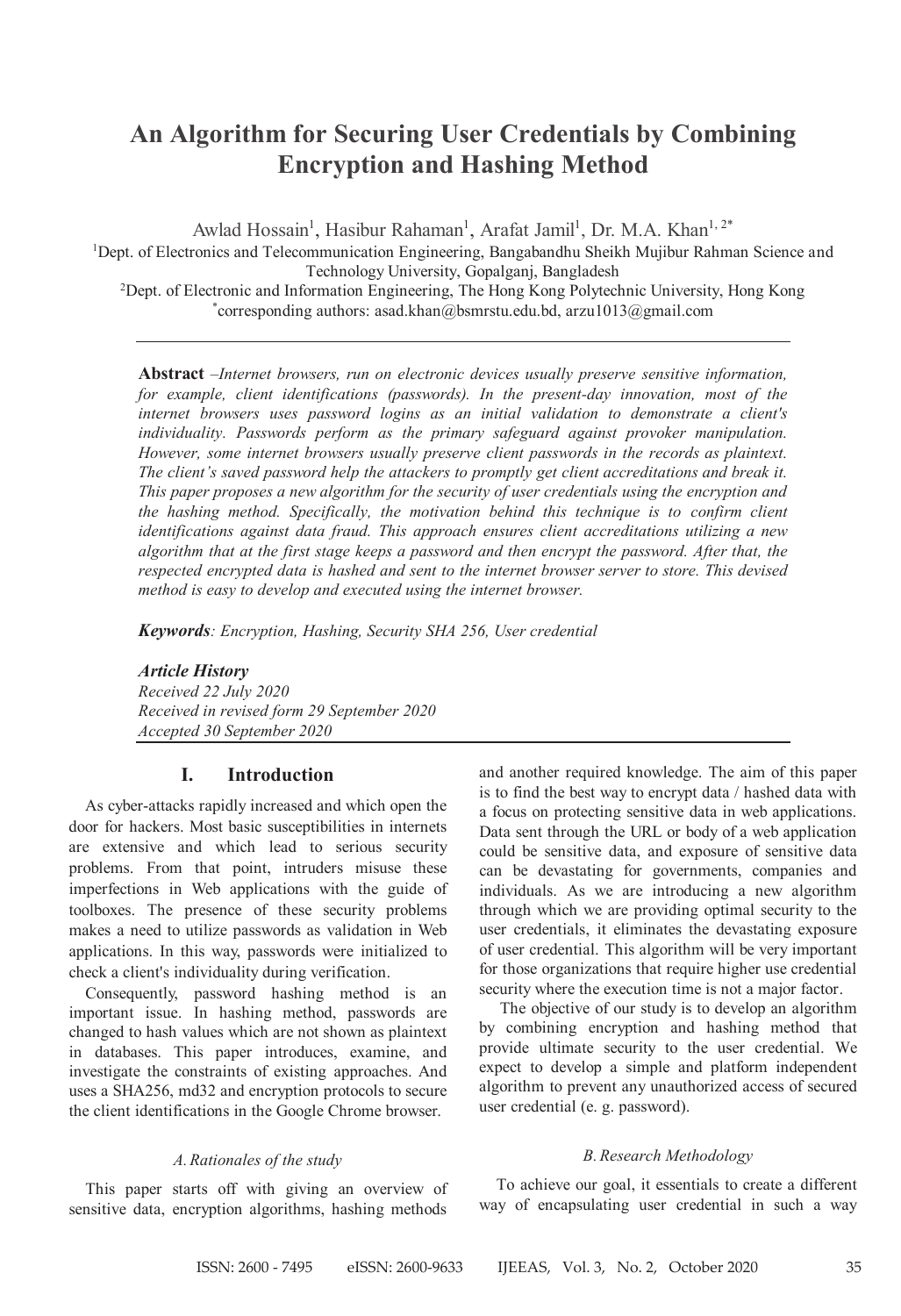where we will use 2 layer of encryption and finally where we will use 2 layer of encryption and finally hashing the encrypted data for optimal security of the credentials with performance issue in mind. credentials with performance issue in mind.

The results of the encryption algorithms and hashing are compared and displayed together with a prototype of the web application. The results are then analyzed in two different sections: security of the encryptions and performance tests. With the codes given we conclude which one of the techniques is the most suitable for our web application, and otherwise when encrypting data<br>through the URL of a web application. through the URL of a web application. the web application. The results are then analyzed in two different sections: security of the encryptions and performance tests. With the codes given we conclude which one of the techniques is the most suitable for our

For the development of the algorithm, we will follow the procedure mentioned in the flowchart shown in Fig. 1. According to the flowchart first we will take the user password as a plain text, encrypt them and hash the<br>encrypted data before the data is stored into the<br>database. encrypted data before the data is stored into the database. database. parameters as a planet them as a planet them and hash them and hash them and hash them and hash them and hash them and hash them and hash them and hash them and hash them and hash them and hash them and hash them and hash



Fig. 1. Flowchart of proposed algorithm.

#### **II. Literature Review II. Literature Review**

# *A.Existing works A.Existing works* **II. Literature Review**

One-way functions can eliminate the problem of stealing but still there are two major vulnerabilities to kill firstly, overhearing through the medium and the medium and the problem of the problem of the problem of the problem of the problem of the problem of the problem of the problem of the problem of the problem of the prob secondly, a very simple password. Along with Lamport's still the still there are two major vulnerabilities to major vulnerabilities to major vulnerabilities to major vulnerabilities to major vulnerabilities to major vulner secondly, a very simple password. Along with Lamport's<br>proposal of hash chain method in 1981, above problems are eliminated. However, the Lamport's method were are eliminated. However, the Lamport's method were limited of high hash overhead and password resetting case. In 1990 and in 1998, A. Shimizu's proposal of validation systems named CINON and PERM for email validation systems named CINON and PERM for email sending has diminished the high hash overhead issue as<br>well as the password resetting issue. The PERM method well as the password resetting issue. The PERM method has additionally solved the arbitrary number remembrance issue brought by the CINON method. In 2000. Sandirigama and Shimizu have claimed that 2000, Sandirigama and Shimizu have claimed that MITM type of attack is not eliminated by CINON and PERM. Hence, they have proposed a new proposal called SAS (Simple and Secure Password Authentication MITM type of attack is not eliminated by CINON and<br>PERM. Hence, they have proposed a new proposal called<br>SAS (Simple and Secure Password Authentication<br>Protocol) which can be succeed against MITM. Lin, Sun<br>and Hwang in 200 and Hwang in 2001, have demonstrated that SAS is as yet incapable against SV attack, replay attack and DoS attack. In substitution to SAS, they have additionally attack. In substitution to SAS, they have additionally<br>proposed another method called OSPA (Optimal Strong<br>Password Authentication). Password Authentication). 2000, Sandirigama and Shimizu have claimed that MITM type of attack is not eliminated by CINON and PERM. Hence, they have proposed a new proposal called SAS (Simple and Secure Password Authentication Protocol) which can be

An upgraded OSPA protocol named E-OSPA is proposed in 2003, by Lin, Shen and Hwang, yet has later seen as unprotected against DoS attack and replay attack. A short time later, Chan and Jan proposed ROSI (Robust and Simple Authentication Protocol) protocol yet was later seen as defenseless against SV attack and yet was later seen as defenseless against SV attack and<br>DoS attack [1]. In 2004, W.C. Ku, HC Tsai and MJ<br>Tsaur has proposed a better secure hash-based password Tsaur has proposed a better secure hash-based password validation method of smart-card less solution [2]. The validation method of smart-card less solution [2]. The<br>author has found that the above existing methods are not validated due to the limitations of two unsolved validated due to the limitations of two unsolved<br>problems. Firstly, if anyone can hack the key then they can cat as a real or authentic user and secondly, the interaction or conversation between two parties are not verified again of lack of security. Hence, W.C. Ku verified again of lack of security. Hence, W.C. Ku<br>proposed a new method to overcome the above two problems using the timestamp instead of the smart card. to overcome the above two<br>amp instead of the smart card.<br>have exhibited SV attack, DoS problems using the timestamp instead of the smart card.

In 2005, Kim and Koc have exhibited SV attack, DoS attack, replay attack and impression attack on W.C. Ku's plan [3]. They have invented their attack by expecting that by certain methods they have the verifier and can hinder the correspondence. The attacker can now plan [3]. They have invented their attack by expecting<br>that by certain methods they have the verifier and can<br>hinder the correspondence. The attacker can now<br>effectively produce messages and can confirm to the server utilizing replay attack and client pantomime attack. Later in 2005, SPAPA (Strong Password Authentication Protocol with User Anonymity) convention has been proposed by Mangipudi and Katti [4]. This etiquette is exceptionally straightforward and contains just hash capacities and XOR activities. The creators have asserted that this convention is secure against guessing attacks, SV attack and DoS attack. In any case, later in 2007, Mitchell and Lynn have shown MITM attack, SV attack and replay attack, and MITM attack, SV attack and replay attack, and demonstrated synchronization issue in SPAPA.<br>Weragama and Sandirigama have demonstrated security Weragama and Sandirigama have demonstrated security shortcomings of SPAPA method and proposed another server utilizing replay attack and client pantomime<br>attack. Later in 2005, SPAPA (Strong Password<br>Authentication Protocol with User Anonymity)<br>convention has been proposed by Mangipudi and Katti<br>[4]. This etiquette is exce convention has been proposed by Mangipudi and Katti Authentication Protocol with User Anonymity)<br>convention has been proposed by Mangipudi and Katti<br>[4]. This etiquette is exceptionally straightforward and<br>contains just hash capacities and XOR activities. The any case, later in 2007, Mitchell and Lynn have shown<br>MITM attack, SV attack and replay attack, and<br>demonstrated synchronization issue in SPAPA.

shortcomings of SPAPA method and proposed another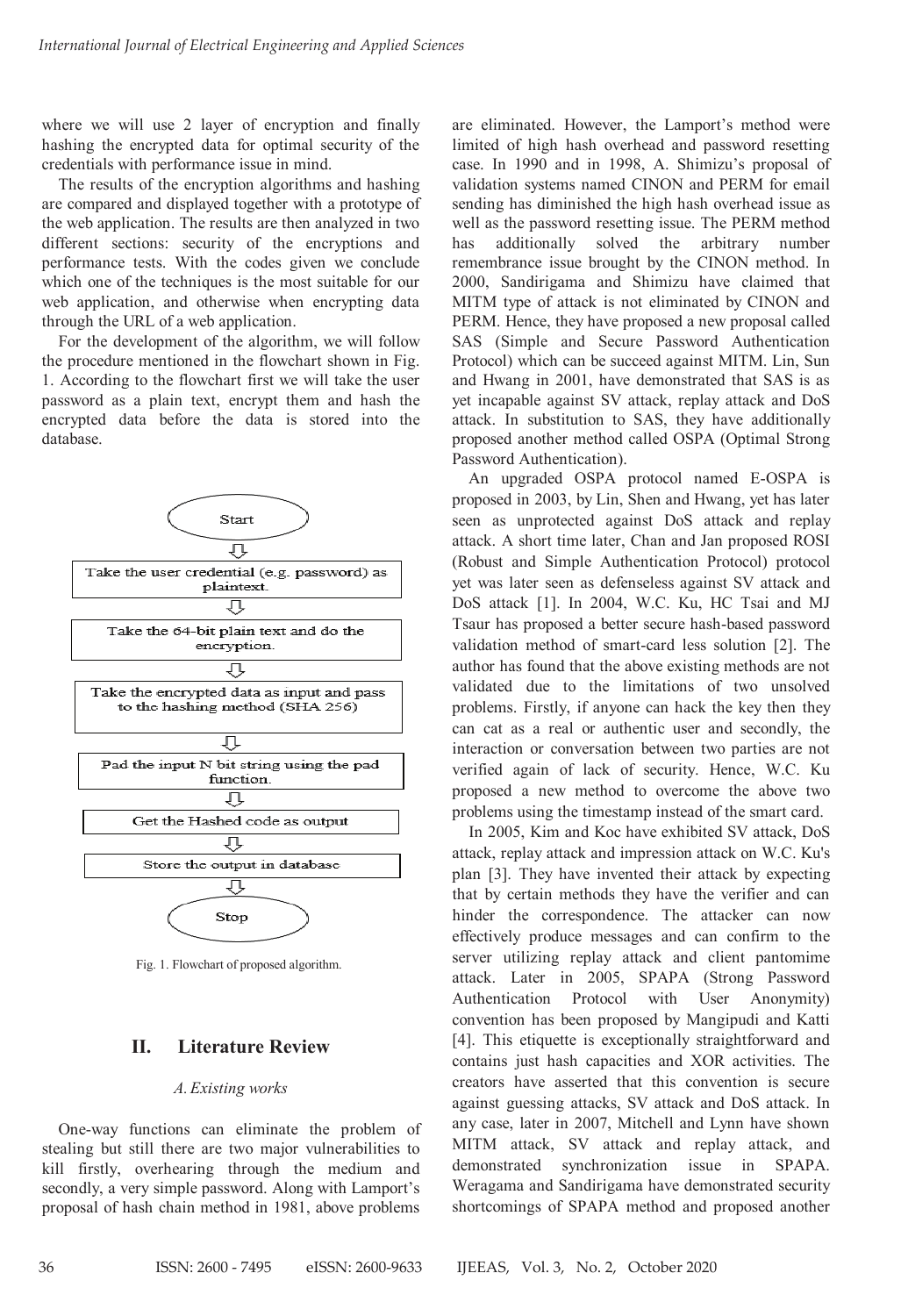form of SAS convention named SAS-3 [5]. A short time later, Tsai, Lee and Hwang and IE Liao et al. have characterized objectives to be accomplished and attacks to be opposed by a perfect password validation system [6]. They have made a comparison between former and recent various schemes goals and security desires. Furthermore, in 2009, Sood, Sarje and Singh also have devised such kind of above comparisons [7]. In 2010, M. Kumar have explained that W.C. Ku's method is unsuccessful to provide session key generation part to validate communication and password altering stage to improve user openness.

After that in 2014, Zhuang, Chang and Wang have verified a MITM attack on W.C. Ku's method and proposed a smart-card less geometric hashing-based method [8]. In 2017, combine encryption method is introduced to protect password [9]. Recently in 2019 several researchers in [10]-[12] have proposed different methods with hash code claimed that it can resists replay, SV and DoS attack but they have used the complex smart-card policy.

### *B. SHA(Hashing)*

A one-way cryptographic method having a place with cryptographic hash capacities called the Secure Hash Algorithms (SHA) was introduced by NIST. It was presented as a U.S. Government Information Processing Standard (FIPS).

All SHA-family algorithms have approval for security functions. A Cryptographic Module Validation Program is jointly run by NIST, the USA and the CSE, Canada.

#### *C.Research Methodology*

After 1990, the speed of exhaustive key searches increased. This was used against DES. That was a reason of discomfort amongst DES users.

A combination of 3 different keys namely  $K_1$ ,  $K_2$  and  $K<sub>3</sub>$  are first generated under key K, so the 3TDES key is 168 bits in length with each 56 bits, as shown in Fig. 2.



Fig. 2. Triple DES Mechanism.

Sequentially, the encryption-decryption procedure is as follows:

- Firstly, the  $K_1$  key encrypt the plain text using single DES,
- Secondly, the  $K_2$  key decrypt the output of first step,
- Thirdly, the  $K_3$  key encrypt the following output using single DES,
- Then the output of the previous is the cipher text.

#### *D.AES*

AES is at least 6 times faster than triple DES. It is a symmetric block cipher. Depending on the key's length, AES has different number of rounds. It uses 10, 12, and 14 rounds for 128-bit keys, 192-bit keys, and 256-bit keys respectively. The features of AES are:

- Both key and block types are symmetric in this method
- Data size is 128-bit, size of keys 128/192/256-bit
- More secure and faster than Triple-DES
- Full specifications and design details are provided
- Can be implemented in C and Java

This method is based on the substitution-permutation network.

#### *E.Brute Force Attack*

In this method, the attacker uses several passwords or passphrases, being hopeful with the fact that, ultimately predicting correctly. The attacker tries all possible passwords and passphrases until they find the correct one. The attacker might use a key derivation function to produce passwords. This is called exhaustive key search.

Right now, assailant submits numerous passwords or passphrases, being cheerful with the way that, in the end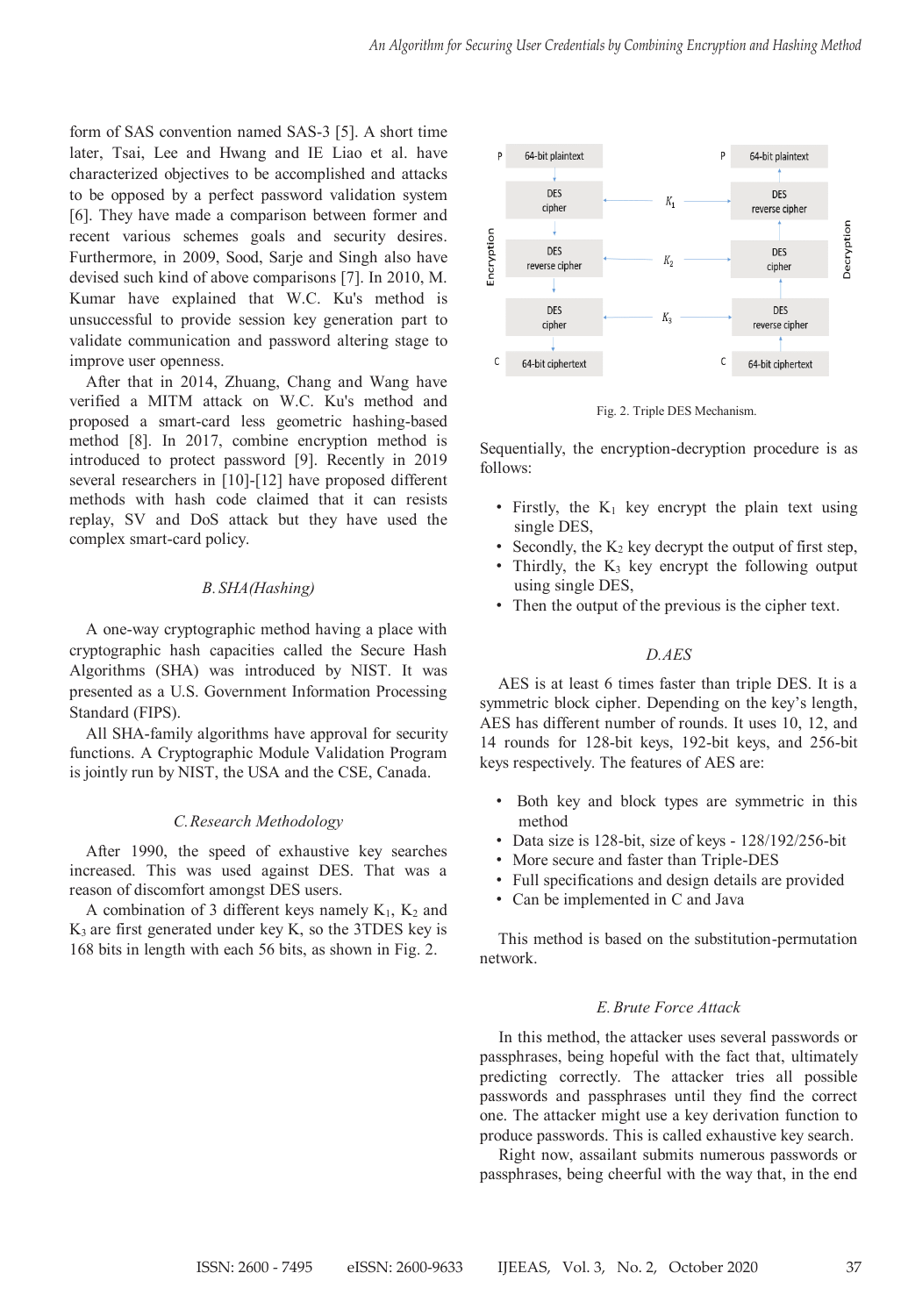speculating accurately. The assailant attempts every single imaginable secret phrase and passphrases until they locate the right one. The assailant may utilize a key deduction capacity to produce passwords. This is called comprehensive key hunt.

A calculation is made for every possible combination which could make up the password and checking every time a new combination is created. By increasing the length of the password, the time required to find the correct password increase exponentially.

#### *F. Popular Hashing Technique RSA*

The cryptosystem, in which the encryption key is public but the decryption key is private, is called a public-key cryptosystem. RSA is one of these kinds of cryptosystems. This system is widely used for protecting data while transmitting. In RSA, this asymmetry depends on the "factoring problem". That is the complexity when two large prime numbers are multiplied and then factorized. The acronym RSA comes from the surnames of three scientists to publicly describe the algorithm in 1977. Another mathematician named Clifford Cocks developed a similar system in 1973, but that remained classified until 1997.

#### *G.Extended Sparse Linearization*

The XSL algorithm is a problem-solving method. This method is used for solving polynomial equations with multiple variables, based on linearization method. This method was proposed in 2002. Its purpose was to exploit block ciphers like AES and Serpent. After it was proposed, algebraic attacks against AES came into broader consideration. At that time, it attracted the cryptographic community.

# **III. Analysis of the Data**

#### *A. Analysis Procedure*

#### (1) **Development of New Method**

A new technique is introduced in Fig. 3 which can protect the user's credentials in an internet browser. The proposed technique aims a limited change to client experiences and internet browser.



Fig. 3. The methodology model.

a. **Choosing Web Browser**: It is difficult to choose a suitable internet browser to test system execution. In this research work we chose the Google Chrome to execute the proposed method. Greenberg (2013) stated that the Chrome browser kept their client's accreditations in plaintext. Therefore, the program module was intended to be completed in Google Chrome to watch the viability of the program expansion.

b. **Defining Passphrase**: Passphrase provide more security than usual passwords because of its length. Passwords are intended to be short and straightforward with the goal that clients can easily recall them. However, passphrases don't have the constrained extent of passwords and are commonly longer as an additional safety effort. There are a couple of favorable circumstances of utilizing passphrases during client confirmation. First, passphrase is moderately simpler for clients to recall than passwords. Next, passphrases are harder to break than passwords. Password is known to be powerless against breaking. The hackers always use latest or upgraded equipment to break the difficult password. There are also a lot of clients who use jargon words from a dictionary. This prompts hackers to introduce dictionary attacks which can break the password shortly. Subsequently, passphrase that is relatively longer have a possibility of surviving bruteforce attack.

c. **Concatenation**: String link is a procedure of combining at least two strings. The significant strings are connected with no spaces in the middle of them. In this work clients are required to enter their own secret key in the wake of approving a particular passphrase. At that point, the entered secret phrase was converged with a client characterized passphrase and website domain name. Moreover, string connections are acted to make longer strings for the hashing procedure. This is on the grounds that more extended strings offer better safety efforts.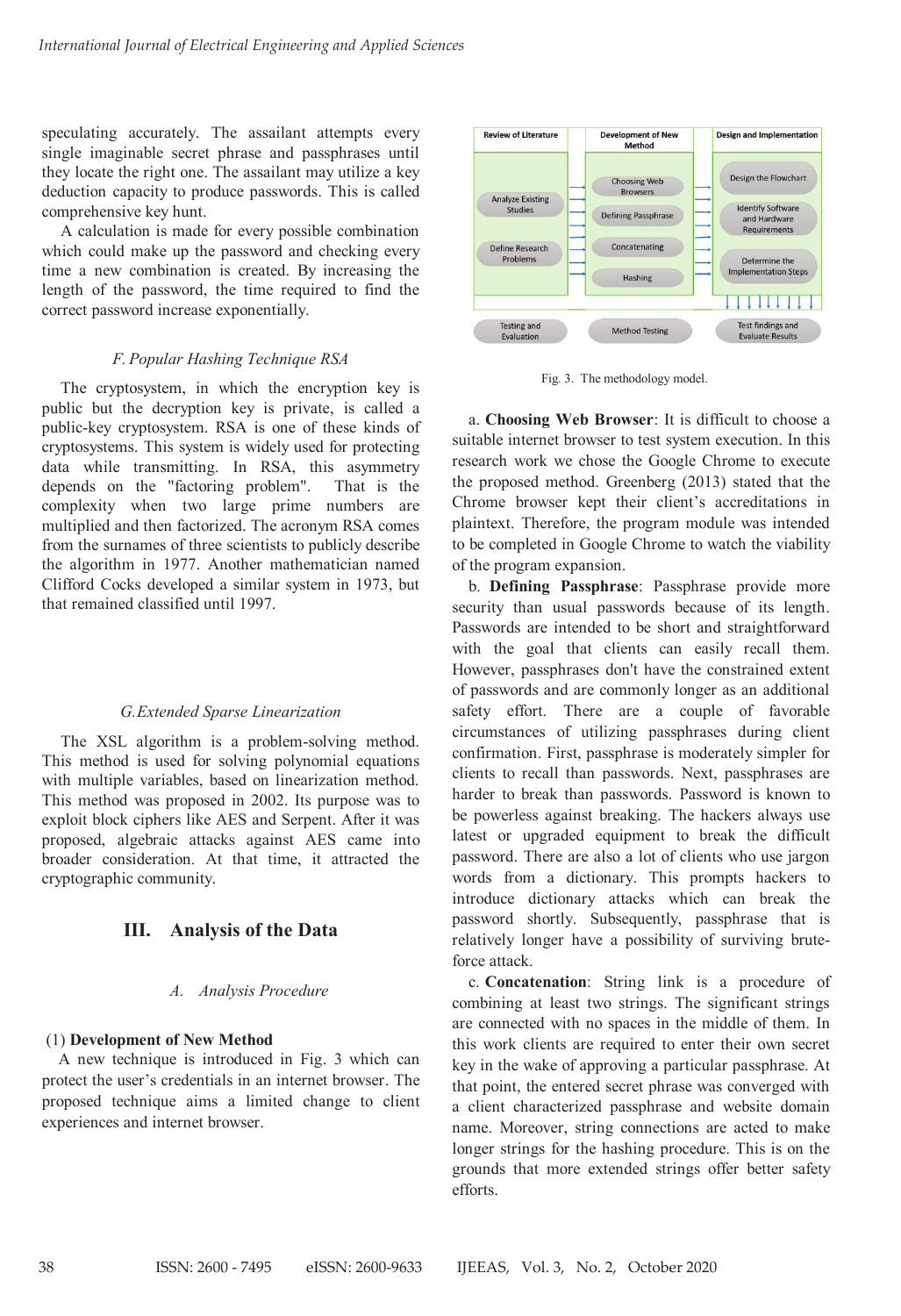scrambling information utilizing an algorithm. During the way toward hashing, most information is eliminated, and a moderately few hash value is generated compared and a metallicity of the first information. Hashing is unidirectional process, so it is called an irreversible function. Therefore, it is problematic to determine hash values back to their underlying sources of information. In this study, we chose SHA256 as the hashing function. When the message input is any character length under 264 bits, the SHA256 method figures a yield known as a message digest that is 256 bits in length. d. Hashing: Hashing is an irreversible method for

# (2) **Design and Implementation**

The development stage is trailed by the design stage, where each plan is outlined. From here, the dissected information is changed over into a stream graph to draw how the program augmentation acts in confirming client accreditations. By expecting clients to enroll a record for a specific website page, the proposed program expansion begins when the clients enter their username into the module. The username is utilized to recognize the presence of a passphrase in the nearby database.

On the off-chance that the augmentation database does not have an important passphrase, the clients need to characterize a passphrase inside a three-word limit. However, if a client passphrase as of now exists in the nearby database, the augmentation shows the passphrase with a segment of it blanked out. From that point, clients need to embed the concealed piece of the passphrase to verify their personality. Before long, the augmentation needs to get the area name of the website page.

The space name is the present site being seen by clients, for example, Tumblr or Twitter. After acquiring the space name, it is put away with the passphrase in the nearby database. On the client's side, they continue to embed their secret key in the internet browser. Upon passage, the augmentation connects the secret phrase, passphrase, and space name into a string. Afterward, the applicable string is hashed with the SHA256 algorithm and changed over into an adequate secret phrase group for sites.  $f$  sites.

Fig. 2 shows how the program module functions when the site is visited by clients. Assuming that it is the firstrun through login for the clients, the program augmentation will convey the yield of the hash an incentive to be put away as secret key in database. If the clients have signed in different occasions previously, the processed string is contrasted and is put away in the program database.

If both hashed strings coordinate, at that point the client will have the option to login effectively. Expecting

program database, it would be difficult to break the acquired passwords. that the assailants figured out how to infiltrate the

#### (3) **Testing and Evaluation:**

In this stage, testing was performed to affirm whether the proposed program augmentation satisfies the requirements. Thusly, every capacity in the created expansion was tried. Testing was completed to survey the program augmentation as far as fathoming the constraints that were earlier expressed. The before composed restrictions were that passphrases put away in the nearby database were not hashed and that there was no word limit for the client's passphrase. Wherefore, the program expansion should be tried to analyze how it reacts to these two impediments. To test the proposed strategy, a site was worked with login and enlistment page, illustrative of present-day sites. This was to test the exhibition of program augmentation with no inclusion from a web server. The showed site applies challenge-reaction verification, which interfaces with the MySQL Server.

### *B. Proposed Method for Securing User Credential B. Proposed Method for Securing User*

*Credential* For securing the user data, we first took the user data as a plain text, then with the help of the DES algorithm we encrypted the plain text using the public key. This was followed two times and after that we passed the encrypted data to the hashing method. For hashing purpose, we used SHA 256 and finally stored it into the database as shown in Fig. 4.



Fig. 4. Process of algorithm

#### *C. Proposed Algorithm*

**Craparent Algorithm** Step 1: Take the user credential as plaintext. Step 2: Go to step 5.

Step 3: Take the encrypted data as input for passing it to the hashing method (SHA 256). Go to step  $\overline{9}$ . 9.

Step 4: Take the result as output and Exit.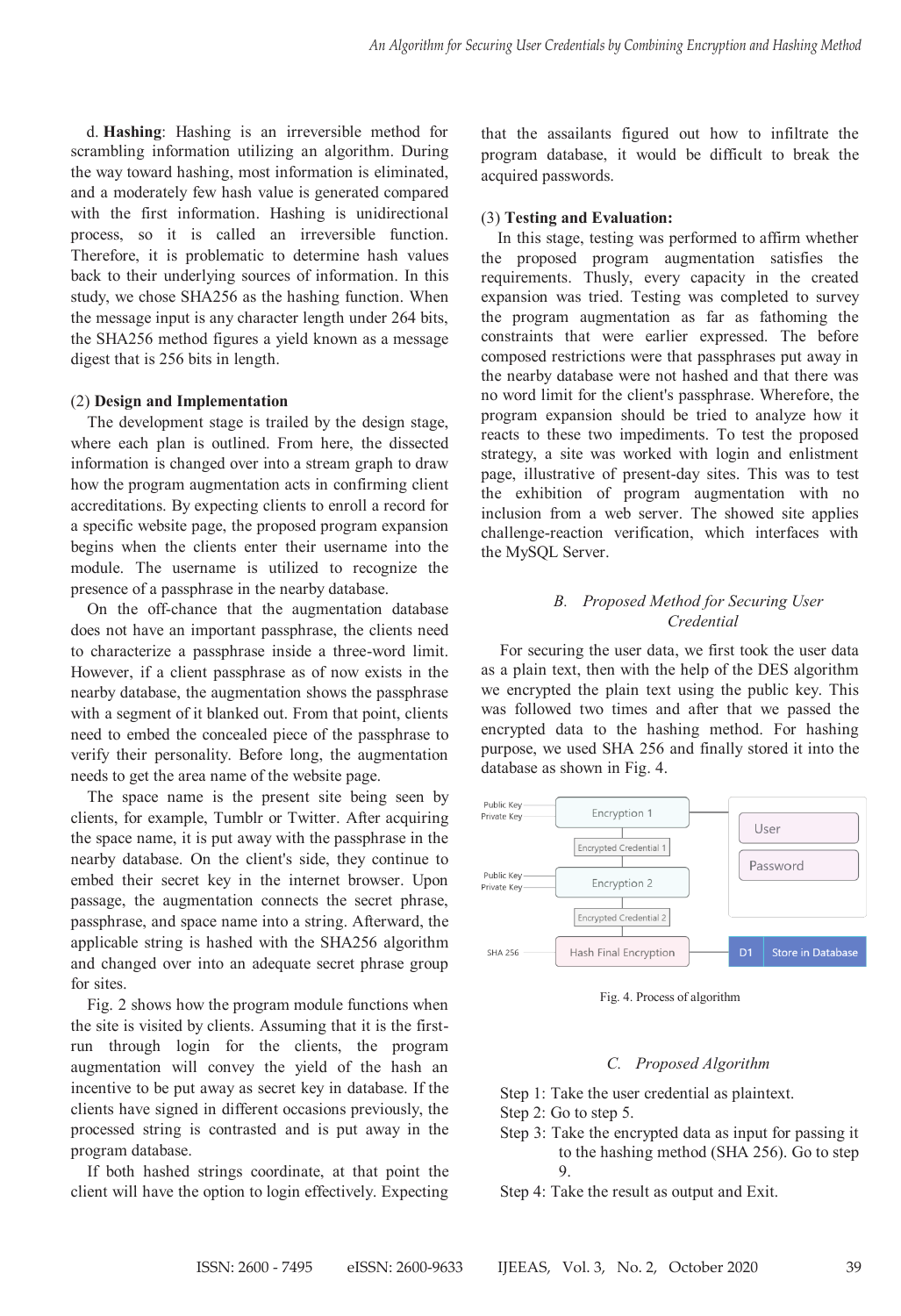- Step 5: Take the 64-bit plain text and handed over to Figure 1. The contract of the permutation function.
- Step 6: Initial permutation produces two halves of the permuted block; says Left plain Text and Right Plain Text.
- Step 7: Each LPT and RPT are rejoined and a Final Representation is performed on the combined Permutation is performed on the combined Permutation is performed on the combined block. block.  $S$   $\frac{1}{2}$   $\frac{1}{2}$   $\frac{1}{2}$   $\frac{1}{2}$   $\frac{1}{2}$   $\frac{1}{2}$   $\frac{1}{2}$   $\frac{1}{2}$   $\frac{1}{2}$   $\frac{1}{2}$   $\frac{1}{2}$   $\frac{1}{2}$   $\frac{1}{2}$   $\frac{1}{2}$   $\frac{1}{2}$   $\frac{1}{2}$   $\frac{1}{2}$   $\frac{1}{2}$   $\frac{1}{2}$   $\frac{1}{2}$   $\frac{1}{2}$   $\frac{1}{2$ 
	- Step 8: Return the result to step 3.
	- Step 9: Take the input as a bit string N.
	- Step 10: Pad the input  $N$  using the pad function.
	- $Step 11: break P into n consecutive r bit pieces.$
	- $S$ tep 12: Absorb the input into state by extending with a string of Zero bits, XOR and apply a string of Exercise, 1131
	- Step 13: Initialize the variable Z with S.
	- Step 14: Truncate Z to d bits.
	- Step 15: Return to Step 4. Step 15: Return to Step 4.

# **IV.** Results and Discussion

In this paper we have developed an algorithm for mediate the user credentials (e.g. password). Our proposed algorithm took the user password as a plain<br>text and it was encrypted into a plain text depending on<br>a specific public key using the DES encryption method<br>and the result of this was again encrypted using the DES text and it was encrypted into a plain text depending on text and it was encrypted into a plain text depending on a specific public key using the DES encryption method a specific public key using the DES encryption method and the result of this was again encrypted using the DES and the result of this was again encrypted using the DES encryption method. encryption method.  $A$  is the countries in Fig. 5 with the password  $\mathcal{L}_{\text{F}}$  with the password particle in  $\mathcal{L}_{\text{F}}$ 

An example is illustrated in Fig. 5 with the password – 'accesskey'. – 'accesskey'.

| accesskey                 |                                                          |
|---------------------------|----------------------------------------------------------|
| <b>First Encryption:</b>  |                                                          |
|                           | fviExxyZ4UXUOh4nF1OvmQ==                                 |
|                           |                                                          |
| <b>Second Encryption:</b> | H5i21RVPzWP70H0LbFb3aQGZAqsRDFcYwk18GyA/KzYJbTZMXxPJ/A== |



At the first encryption, the plain text converts into: "fviExxyZ4UXUOh4nF1OvmQ==". "fviExxyZ4UXUOh4nF1OvmQ==".

Then at the second encryption it converts to: "H5i21RVPzWP70H0LbFb3aQGZAqsRDFcYwk18GyA "H5i21RVPzWP70H0LbFb3aQGZAqsRDFcYwk18GyA /KzYJbTZMXxPJ/A==". /KzYJbTZMXxPJ/A==". /KzYJbTZMXxPJ/A==". Then at the second encryption it converts to: At the final stage when we pass the output of the second encrypt for hashing it converts to:

# "04E87763FCE1B493F060673DDA89371AF560905602 "04E87763FCE1B493F060673DDA89371AF560905602 5A15BE551092BE417D6694".  $5A15BE551092BE417D6694"$ .

Here, after the final stage a simple text (password) 'accesskey' is converted into a form which is difficult to 'accesskey' is converted into a form which is difficult to  $decr$ decrypt and it will be successfully sustained against the decrypt and it will be successfully sustained against the dictionary attack. The execution time except may be considered and the considered in the securities of the distribution of the securities in the password is used.<br>4.860002547502518ms, which may vary with the length of the password is used. is dictionary attack. The execution time is

Based on given information in Table I the encryption data length is 24 digits which is less protected than 64 and single is a straight method in the password. Whereas digits to hacker to break the password. Whereas SHA256 and our proposed method have same 64 digits<br>SHA256 and our proposed method have same 64 digits<br>message digest, but our proposed method is more message digest, but our proposed method is more message digest, but our proposed method is more protected than SHA256. This is because the hashing<br>technology works in a way that this is a 'ONE WAY technology works in a way that, this is a 'ONE WAY technology works in a way that, this is a 'ONE WAY PROCESS'. That means hashes are encrypted and made non retrievable. non retrievable. value the final stage when we pass the output of the final stage when we pass the output of initial permutation from<br>cions scale of the scale of the science of the makes the results of the makes the collision and the state If two different files produce the same unique hashes in the same.<br>In retrievable

If two different files produce the same unique hash value this is called a collision and it makes the algorithm essentially useless. So, we have used both the encryption and the hash combined to save our password encryption and the hash combined to save our password in more secure way. Even if some technology arrives in more secure way. Even if some technology arrives that can decode the hashes back, the passwords will still that can decode the hashes back, the passwords will still be protected with a custom key given by the server be protected with a custom key given by the server owners. owners. in more secure way. Even if some technology arrives that can decode the hashes back, the passwords will still be protected with a custom key given by the server  $T_{\text{max}}$  required in the storage  $T_{\text{max}}$  and  $T_{\text{max}}$ 

The storage required in this case will depend on the The storage required in this case will depend on the type of the hashing technology such as md5, SHA1 and type of the hashing technology such as md5, SHA1 and SHA2 are used. For example, if a hashing technology SHA2 are used. For example, if a hashing technology requires 40 letters to be represented, it will always requires 40 letters to be represented, it will always require 40 letters. So, the storage required is always the require 40 letters. So, the storage required is always the same as it was before. same as it was before. The storage required in this case will depend on the<br>type of the hashing technology such as md5, SHA1 and<br>SHA2 are used. For example, if a hashing technology<br>requires 40 letters to be represented, it will always<br>requires 4

| <b>TABLEI</b>                                   |                                      |  |
|-------------------------------------------------|--------------------------------------|--|
| COMPARISON OF PASSWORD CRYPTOGRAPHIC ALGORITHMS |                                      |  |
| Data (e.g.<br>password)                         | accesskey                            |  |
| Encryption                                      | FVIEXXYZ4UXUOH4NF1OVMQ==TOTAL        |  |
| Value                                           | <b>LENGTH 24 DIGITS</b>              |  |
| Hashing value                                   | 7ad702bdafa630cc901cc6165536c25d083b |  |
| (SHA256)                                        | a8ef56236db136340a9940231964         |  |
|                                                 | <b>TOTAL LENGTH 64 DIGITS</b>        |  |
| Combining                                       |                                      |  |
| Encryption and                                  | 04E87763FCE1B493F060673DDA89371AF5   |  |
| Hashing value                                   | 609056025A15BE551092BE417D6694       |  |
|                                                 | <b>TOTAL LENGTH 64 DIGITS</b>        |  |
|                                                 |                                      |  |

# **V. Conclusion**

TOTAL LENGTH 64 DIGITS OF REAL PROPERTY.

**V. Conclusion V. Conclusion** This paper gives an overview of a new Cryptographic ash algorithm for the security of user credentials  $(h_1, h_2)$  (precisely the user passwords) using both the encryption and the hashing method. The benefit of having both the encryption and the hashing method is that it is quite Hash algorithm for the security of user credentials (precisely the user passwords) using both the encryption and the hashing method. The benefit of having both the